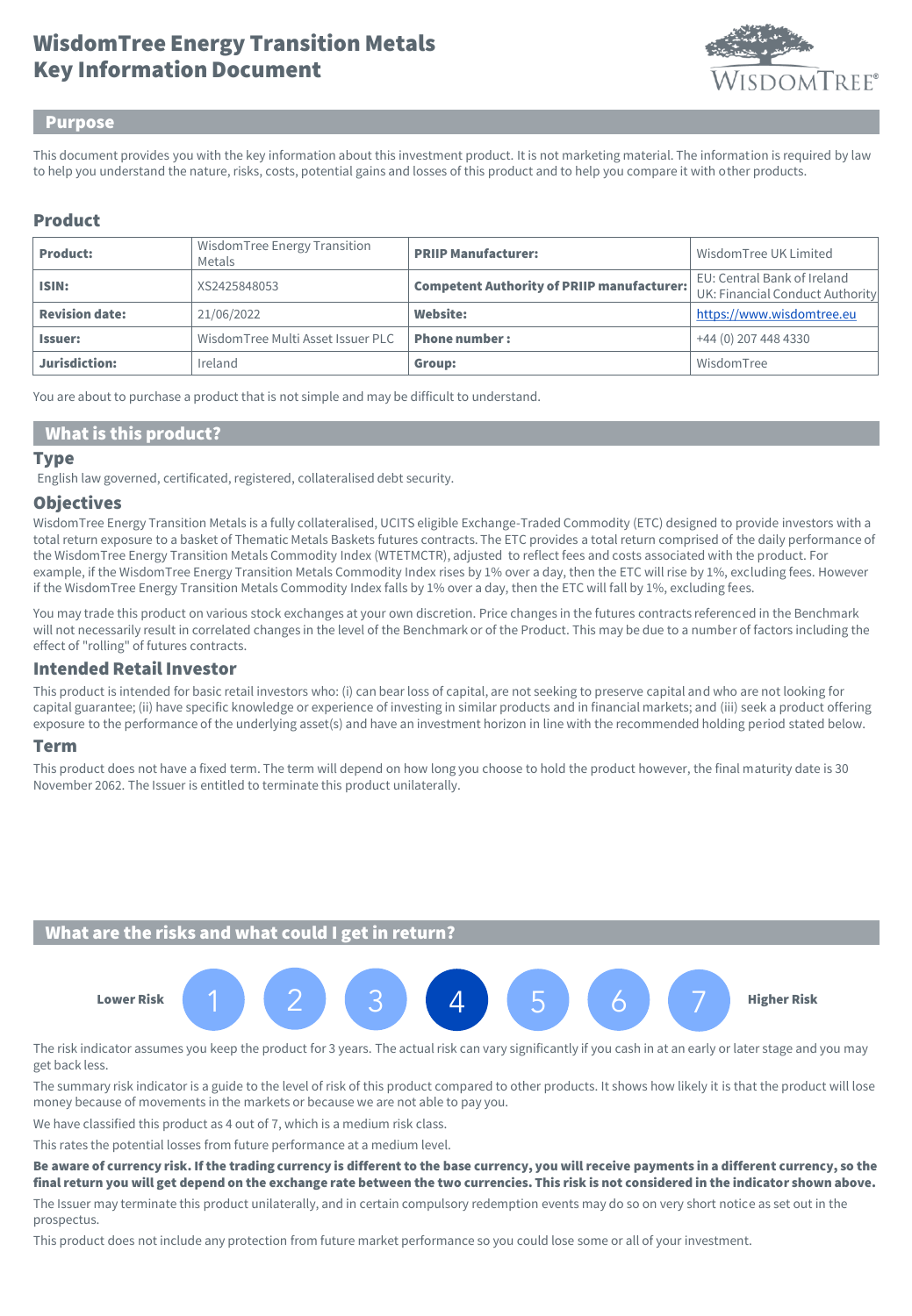# Key Information Document WisdomTree Energy Transition Metals



## Performance Scenarios

| <b>Recommended holding period: 3 years</b> |                                      |                             |                                     |                              |  |  |
|--------------------------------------------|--------------------------------------|-----------------------------|-------------------------------------|------------------------------|--|--|
| Investment \$10,000                        |                                      |                             |                                     |                              |  |  |
| <b>Scenarios</b>                           |                                      | If you exit after<br>1 year | If you exit after 3<br><b>vears</b> | If you exit after<br>5 years |  |  |
| <b>Stress scenario</b>                     | What you might get back after costs  | \$3,433                     | \$1,092                             | \$-                          |  |  |
|                                            | Average Annual Percentage Return (%) | $-65.67\%$                  | $-52.20%$                           |                              |  |  |
| Unfavorable Scenario                       | What you might get back after costs  | \$8,476                     | \$8,136                             | Ś-                           |  |  |
|                                            | Average Annual Percentage Return (%) | $-15.24%$                   | $-6.65%$                            |                              |  |  |
| <b>Moderate Scenario</b>                   | What you might get back after costs  | \$10,644                    | \$12,087                            | Ś-                           |  |  |
|                                            | Average Annual Percentage Return (%) | 6.44%                       | 6.52%                               |                              |  |  |
| <b>Favourable Scenario</b>                 | What you might get back after costs  | \$13,418                    | \$18,026                            | Ś-                           |  |  |
|                                            | Average Annual Percentage Return (%) | 34.18%                      | 21.70%                              | ٠                            |  |  |

This table shows the money you could get back over the recommended holding period, under different scenarios, assuming that you invest 10,000USD.

The scenarios shown illustrate how your investment could perform. You can compare them with the scenarios of other products.

The scenarios presented are an estimate of future performance based on evidence from the past on how the value of this investment varies, and are not an exact indicator. What you get will vary depending on how the market performs and how long you keep the investment/product.

The stress scenario shows what you might get back in extreme market circumstances, and it does not take into account the situation where we are not able to pay you.

The figures shown include all the costs of the product itself, but may not include all the costs that you pay to your advisor or distributor. The figures do not take into account your personal tax situation, which may also affect how much you get back.

Market developments in the future cannot be accurately predicted. The scenarios shown are only an indication of some of the possible outcomes based on recent returns. Actual returns could be lower.

## What happens if WisdomTree Multi Asset Issuer PLC is unable to pay out?

The Issuer is a special purpose company. In case of a default by the Issuer, any claims made against the Issuer will be satisfied in order of the priority of payments set out in the conditions of the product. If the net proceeds from the enforcement of the secured property relevant to the product are not sufficient to meet all obligations and make all payments then due in respect of the securities, the obligations of the Issuer in respect of such securities will be limited to the net proceeds of realisation of the relevant secured property. In these circumstances you may suffer a loss if you cannot realise the full value of your investment.

### What are the costs?

The Reduction in Yield (RIY) shows what impact the total costs you pay will have on the investment return you might get. The total costs take into account one-off, ongoing and incidental costs.

The amounts shown here are the cumulative costs of the product itself for one holding period. The figures are estimates and may change in the future.

## Costs over time

The person selling you or advising you about this product may charge you other costs. If so, this person will provide you with information about these costs, and show you the impact that all costs will have on your investment over time.

| $\blacksquare$ Investment \$10,000 $\blacksquare$ | If you cash in after 1 year | If you cash in after 3 years | If you cash in after 5 years |
|---------------------------------------------------|-----------------------------|------------------------------|------------------------------|
| <b>Total costs</b>                                | \$86.92                     | \$298.53                     |                              |
| Impact on return (RIY)                            | $-0.81\%$                   | $-0.81\%$                    |                              |